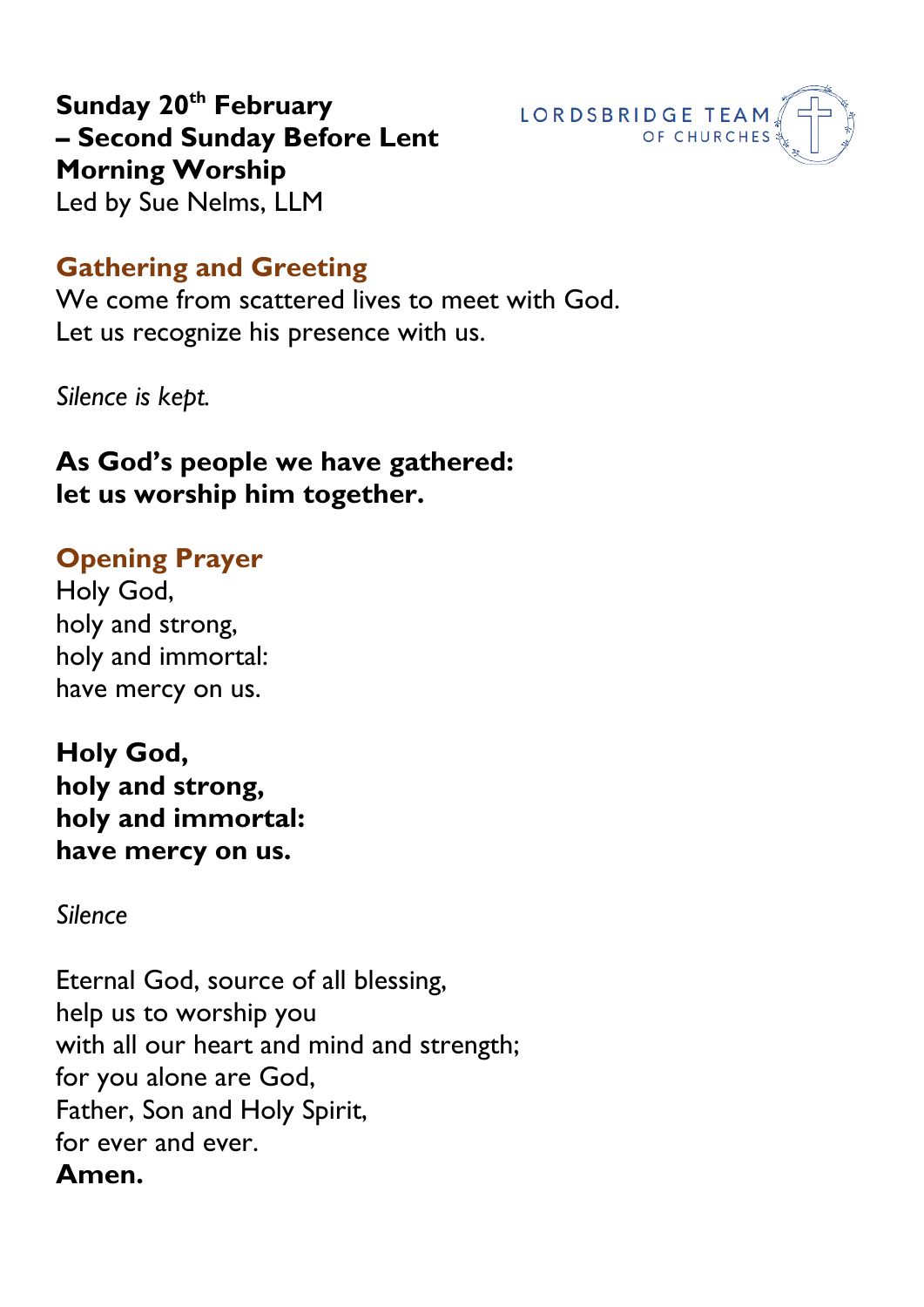## **Hymn – Lead us, heavenly Father, lead us**

- Lead us, heavenly Father, lead us o'er the world's tempestuous sea; guard us, guide us, keep us, feed us, for we have no help but thee; yet possessing every blessing, if our God our Father be.
- 2 Saviour, breathe forgiveness o'er us: all our weakness thou dost know; thou didst tread this earth before us, thou didst feel its keenest woe; lone and dreary, faint and weary, through the desert thou didst go.
- 3 Spirit of our God, descending, fill our hearts with heavenly joy, love with every passion blending, pleasure that can never cloy: thus provided, pardoned, guided, nothing can our peace destroy.

# **Meditation on the Lordsbridge Team Prayer**

Lord God In your love you sent your Son. In your grace You called us back to you. In your mission You placed us where we are And formed us into a team. Call us onward Into your purposes and growth Through Jesus Christ our Lord. **Amen.**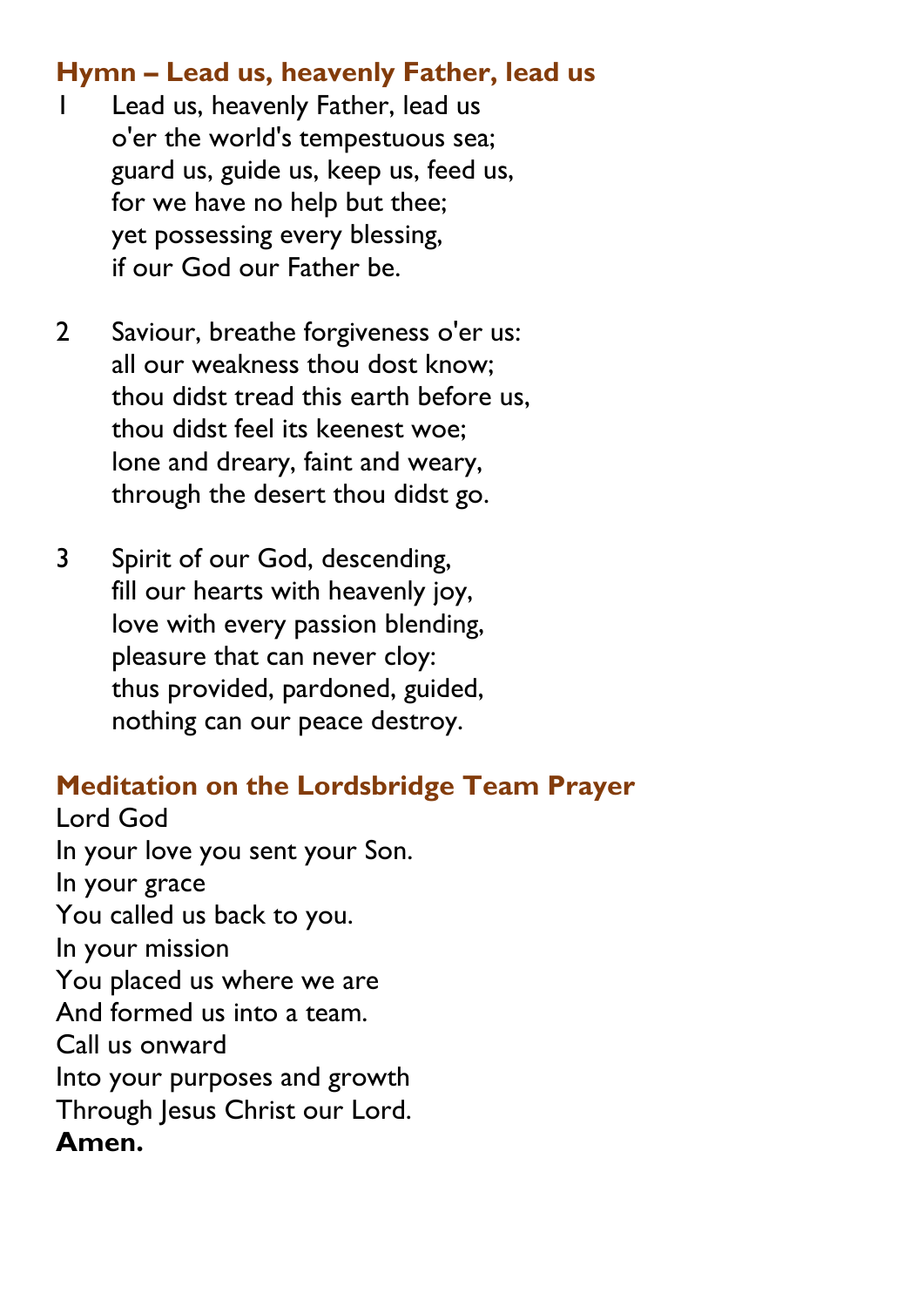### **Confession**

Let us admit to God the sin which always confronts us.

**Lord God, we have sinned against you; we have done evil in your sight. We are sorry and repent. Have mercy on us according to your love. Wash away our wrongdoing and cleanse us from our sin. Renew a right spirit within us and restore us to the joy of your salvation, through Jesus Christ our Lord. Amen.** Controlled a General American Controller Controller Controller Controller

May the God of love and power forgive us and free us from our sins, heal and strengthen us by his Spirit, and raise us to new life in Christ our Lord. **Amen.**

### **Readings by Michaela McNeill Genesis 11:1-9**

**11** Now the whole earth had one language and the same words. <sup>2</sup>And as they migrated from the east, they came upon a plain in the land of Shinar and settled there. <sup>3</sup>And they said to one another, 'Come, let us make bricks, and burn them thoroughly.' And they had brick for stone, and bitumen for mortar. <sup>4</sup>Then they said, 'Come, let us build ourselves a city, and a tower with its top in the heavens, and let us make a name for ourselves; otherwise we shall be scattered abroad upon the face of the whole earth.' <sup>5</sup>The Lord came down to see the city and the tower, which mortals had built. <sup>6</sup>And the Lord said, 'Look, they are one people, and they have all one language; and this is only the beginning of what they will do; nothing that they propose to do will now be impossible for them.  $7$ Come, let us go down, and confuse their language there, so that they will not understand one another's speech.' <sup>8</sup>So the Lord scattered them abroad from there over the face of all the earth, and they left off building the city. <sup>9</sup>Therefore it was called Babel,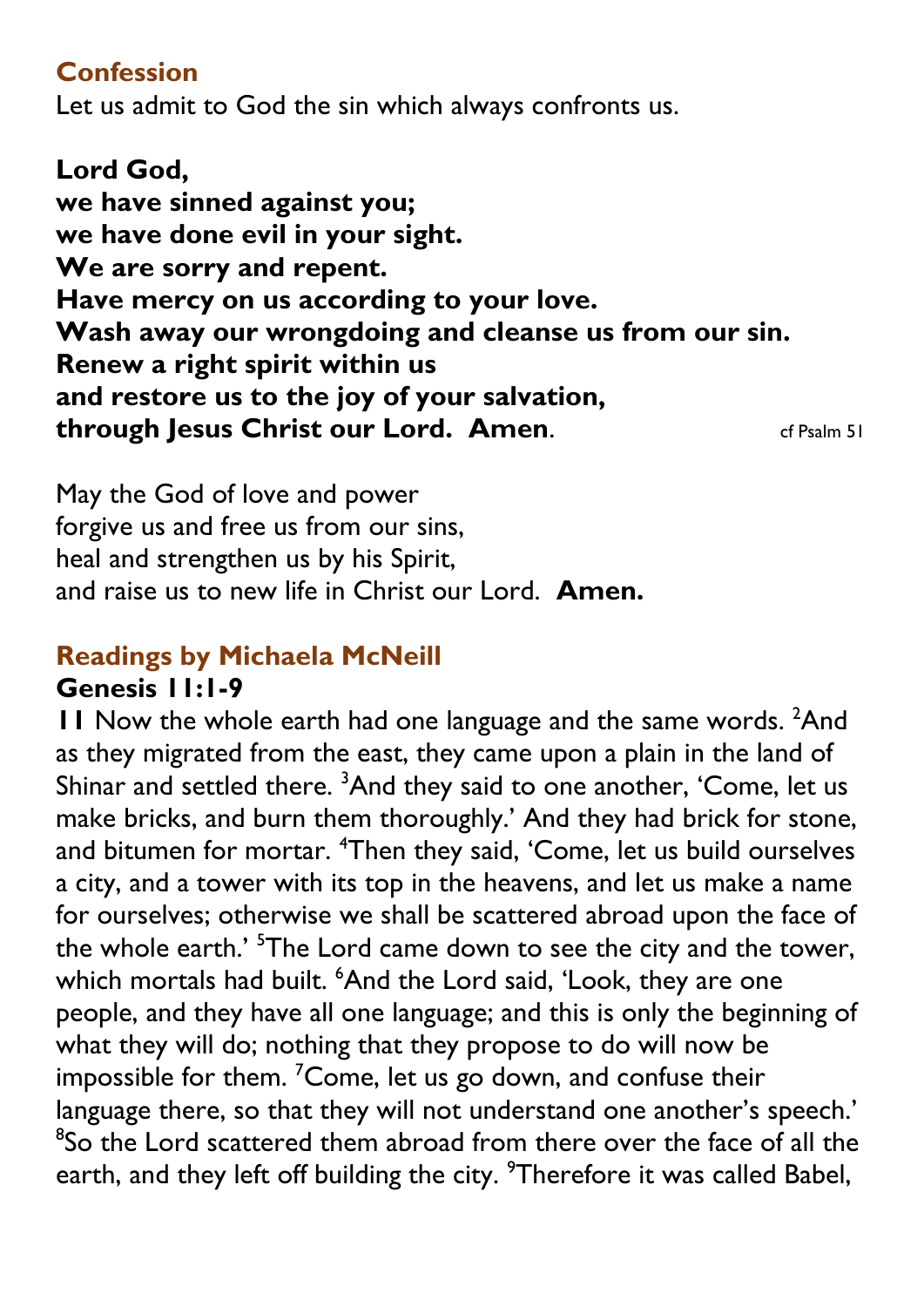because there the Lord confused the language of all the earth; and from there the Lord scattered them abroad over the face of all the earth.

# **John 3:25-35**

<sup>25</sup>Now a discussion about purification arose between John's disciples and a Jew. <sup>26</sup>They came to John and said to him, 'Rabbi, the one who was with you across the Jordan, to whom you testified, here he is baptizing, and all are going to him.' <sup>27</sup>John answered, 'No one can receive anything except what has been given from heaven. <sup>28</sup>You yourselves are my witnesses that I said, "I am not the Messiah, but I have been sent ahead of him." <sup>29</sup>He who has the bride is the bridegroom. The friend of the bridegroom, who stands and hears him, rejoices greatly at the bridegroom's voice. For this reason my joy has been fulfilled. <sup>30</sup>He must increase, but I must decrease.'

<sup>31</sup>The one who comes from above is above all; the one who is of the earth belongs to the earth and speaks about earthly things. The one who comes from heaven is above all. <sup>32</sup>He testifies to what he has seen and heard, yet no one accepts his testimony. <sup>33</sup>Whoever has accepted his testimony has certified this, that God is true.<sup>34</sup>He whom God has sent speaks the words of God, for he gives the Spirit without measure.  $35$ The Father loves the Son and has placed all things in his hands.

# **Reflection by Jeremy Morris**

May I speak in the name of God, Father, Son and Holy Spirit.

Here are some of the closing words of our Gospel reading, put in the mouth of the Baptist, who is, however, speaking about Jesus: "He whom God has sent speaks the words of God, for he gives the Spirit without measure." Anyone who is familiar with the language of the Gospel of John, and in particular who thinks forward to the great sequence of sayings Jesus utters on the night before his arrest in Jerusalem, will instantly recognize that this very stylized way of speaking about Jesus's relationship with God puts the Baptist immediately right alongside Jesus himself, as the forerunner of the Christ, who shares the same understanding of who Jesus is as Jesus himself. Even though our Gospel reading says that the Baptist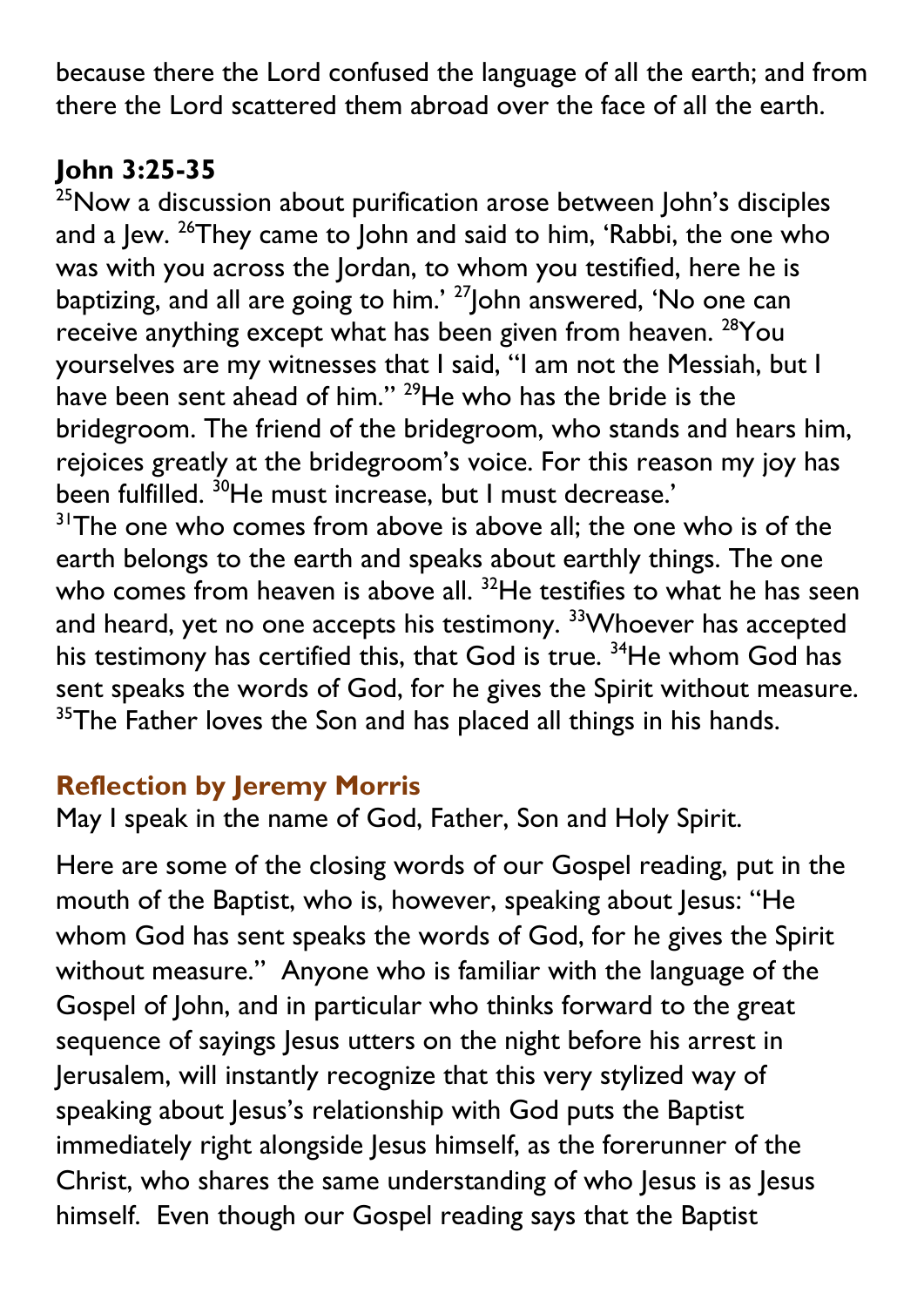recognized that he must decrease, while Jesus increased, there is an absolute unity of purpose between the two. We wouldn't expect anything less, given the very strong emphasis on unity in love which we find running through John's Gospel. The Baptist here goes on to say "The Father loves the Son and has placed all things in his hands."

How different that vision of unity of purpose and love is from the tower of Babel! It is after the flood, and the descendants of the children of Noah are to repopulate the earth. Yet, in disobedience to God, they decided to settle in one place – seemingly the place that will become the plain of Babylon – and build a city with a great tower reaching up to rival God himself. God will have none of it, scatters them, and mixes up their speech, so that in future they could do no such thing. There is no unity of purpose and love between God and his people here.

It is a wonderful story, but like much of Genesis, we miss the point if we ask ourselves questions like 'What is the historical accuracy of this account?' Perhaps even more than the story of the flood itself, the truth to which the story of the tower of Babel is pointing lies well beyond any question of literal or historical fact. It is a myth, perhaps, but one based in an acute perception of the basis of human failure and division.

Language does of course divide us. There are as many languages as there as human cultures. And so often they speak past each other. We import words from one language into our own when we simply don't have the equivalent in English, and then they become as if they were ours – pyjamas, verandah, pizza, pasta, café – you can think of many other examples. Some words express a thought that's simply untranslatable in English without many words – schadenfreude, for instance. Even using the same language, two different cultures often mean quite different things by the same word. Don't we often say of America and Britain, two nations divided by a common language? It's said that, during the Korean war, at the battle of the Imjin River, when the Gloucester Regiment was hemmed down by thousands of enemy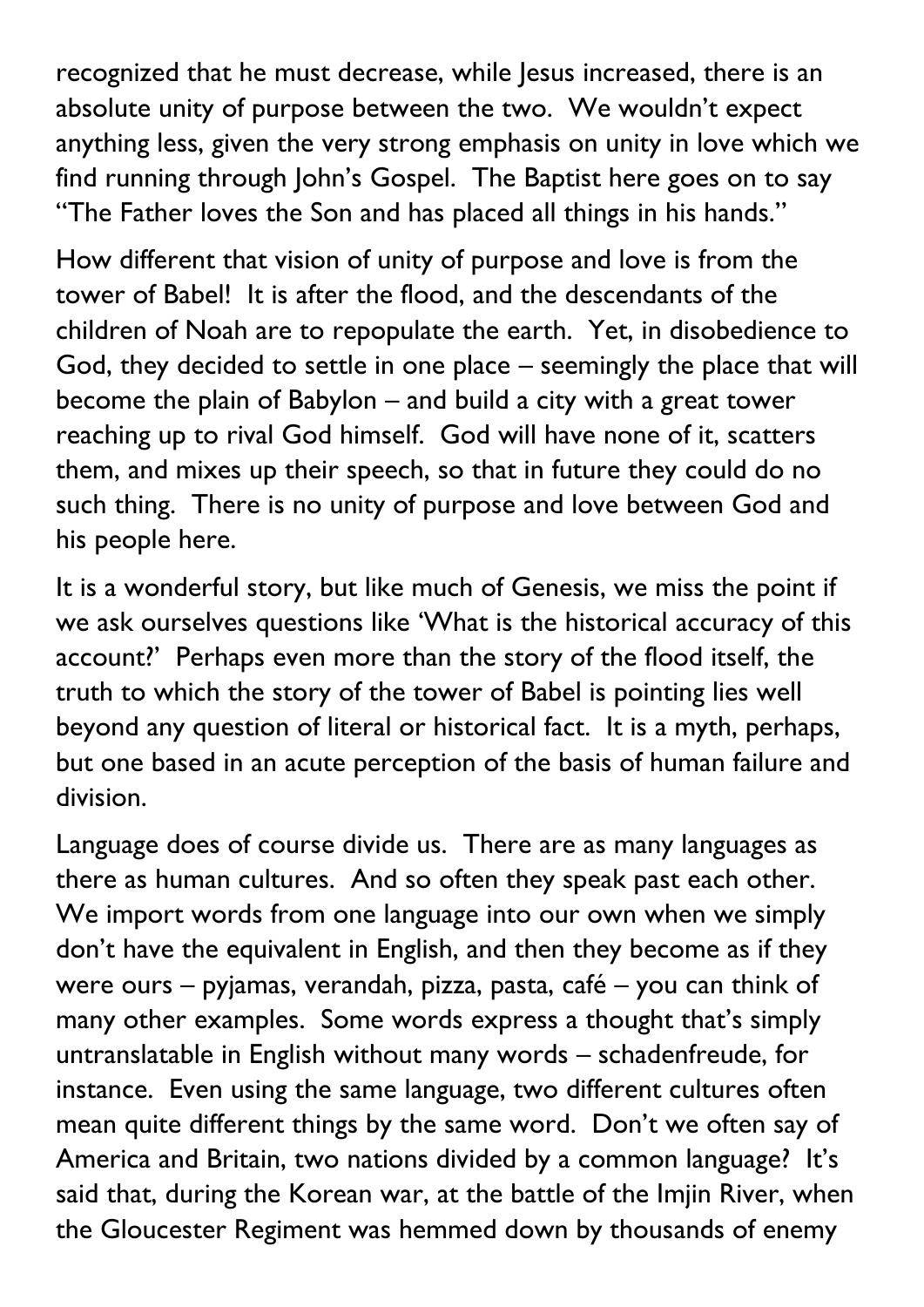soldiers and suffering terrible casualties, their commander managed to radio through to his superior, an American, to say 'Sir, things are getting a bit sticky here'. To an English sensibility, that meant it was getting impossible to hang on, classic understatement; the American, however, disastrously took it as a sign that it wasn't too bad, and they could manage. Even in the same language, misunderstanding can be catastrophic.

But although I suspect that this simple fact of linguistic difference was the starting point for the ancient Israelite story of Babel, it isn't what the story is really about. There's a deeper truth here. Division amongst human beings is the consequence of sin, and sin is rebellion against God. The whole history of Israel could be read as a baleful reflection on that truth. God made human beings in his own image, and yet they turn away from his intentions for them. Time and again he offers life and prosperity, even through times of great adversity, and yet they fail to recognize what they owe him. He gives law and society and true worship, and yet they let him down at every stage. This rebellion against God is ultimately a rebellion against love and the service of others, in human terms. It is a selfish, self-assertive will to power that is symbolized in that extraordinary image of a futile tower trying to reach the very heavens.

If the Hebrew scriptures are then, in summary, a tragedy, a tale of a great falling away from God's will, both for humanity as a whole, and for the people of Israel, the Gospels are a narrative of God's response, God's redemption, perhaps even God's re-creation, of his original vision of human belonging with him. And that happens, of course, through the coming of Christ, the incarnation of the Son of God in the world of space and time. If you really want to understand the relationship between these two passages of Scripture, the tower of Babel, and the Baptist's witness to the unity of Jesus with the Father, you could hardly do better than go to Paul: "For since by man came death, by a man also came the resurrection of the dead. For as in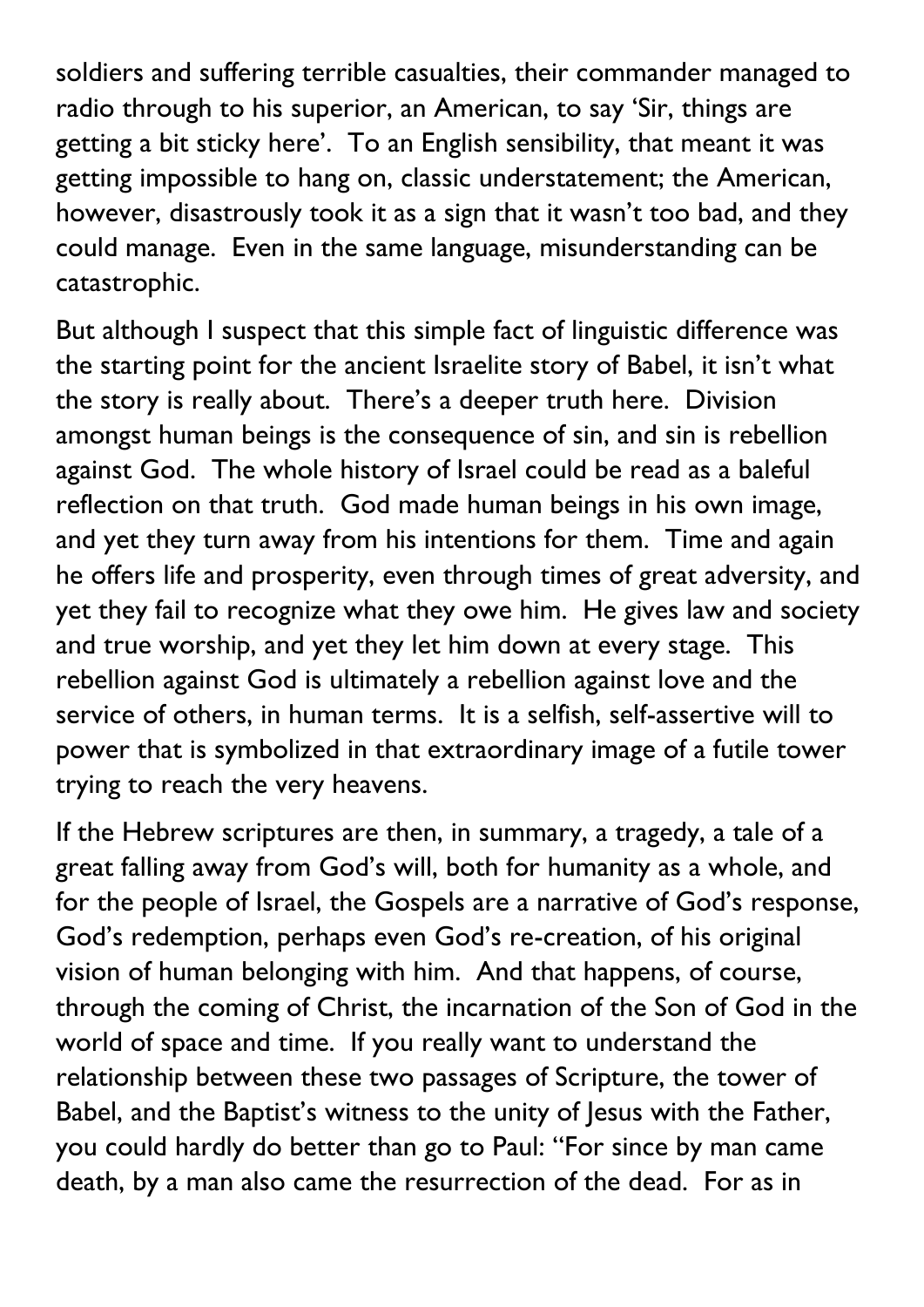Adam all die, so also in Christ all will be made alive." (1 Corinthians 15.21-2)

John the Baptist offers us a model of a counter-response to the usual human jostling for power and authority. He compares himself to the friend of the bridegroom, who stands and rejoices at the bridegroom's voice. He recognizes his mission is falling into the shadows: Jesus must increase, but John must decrease. The Baptist's obedience and humility here is again a striking contrast to the people of Babel. He doesn't reach for the heavens. He has no need. The heavens have come down to him, and to all of us. Jesus, the one who is above all, is the one who comes from heaven. In him, not through our own unaided efforts, not through our restless competition and attempts to beat others in life, in him are we brought into the presence of God.

For he has, the Baptist reminds us, the Spirit of God without measure. There's a sort of equation here. God came to share our life in the incarnation of his Son, Jesus the Christ. And since we are redeemed by him, by his death and resurrection, we are brought back to God. Jesus has the Spirit of God without measure. And he shares that Spirit with us, without measure, without limit. The Orthodox, the Eastern Church, talk of this equation as 'deification' – that is to say, that in Christ we are ourselves raised to the divine life. I'm a bit uncomfortable with that term, but you know what it's saying. In faith, as members of Christ's body, the Church, there is no separation from God. God shares his life with us. We might sometimes wonder what difference that makes to us, when we are struggling under the weight of anxiety, illness, fear, prejudice, loneliness, loss, and all the other many forms in which human frailty afflicts us. But our unity with Christ does not take us out of this world's struggles, but through them. It binds us together with him, and in him with our fellow human beings. As the Spirit of God mobilizes us in faith, in prayer, in communion, in worship, in compassion and active care, we can remake the world in God's image, tear down the human will to power, put back love at the centre of social life. For we have the Spirit of God without measure, in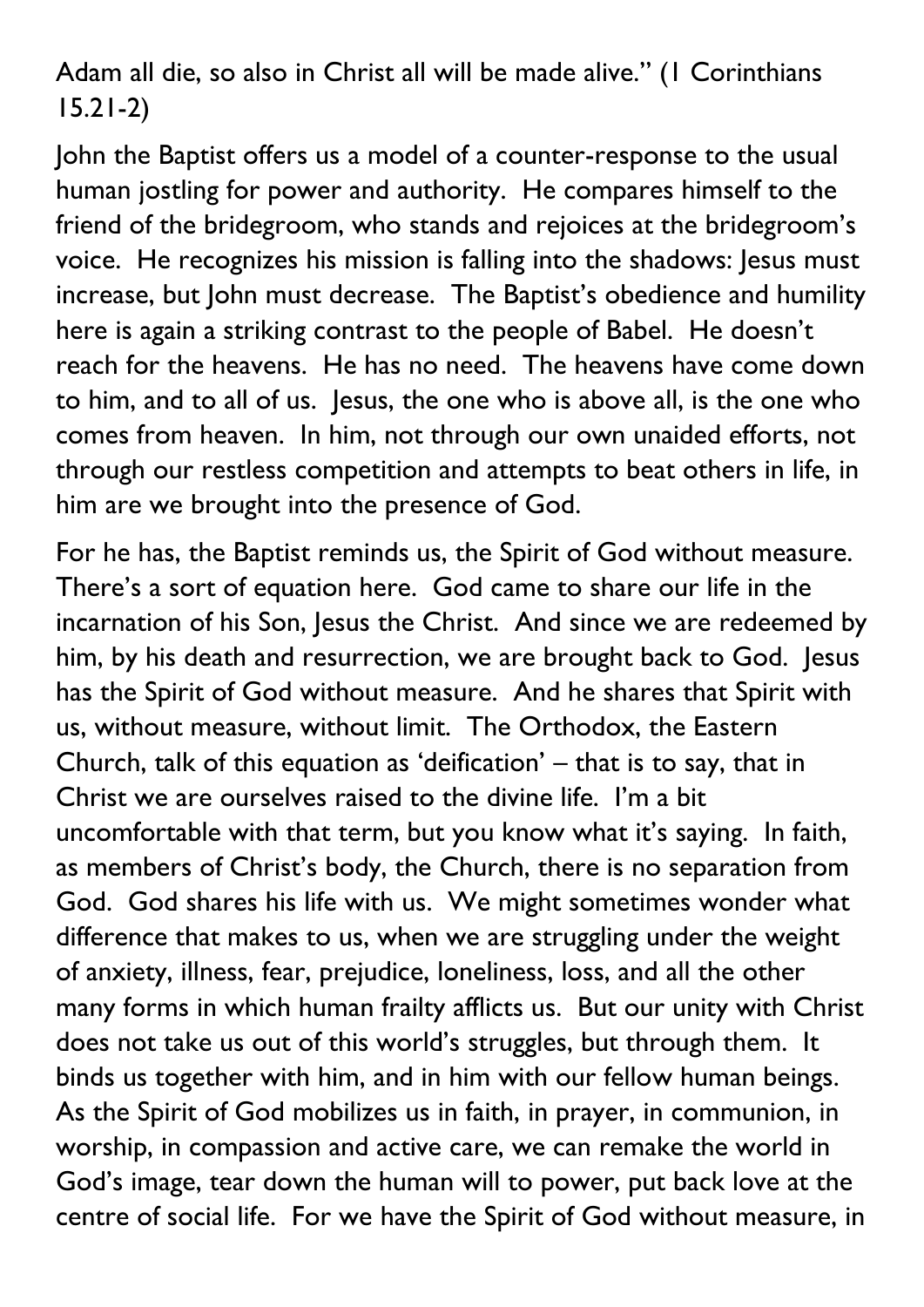Christ and through Christ. And so to him be all might, majesty, dominion and power, now and for ever. Amen.

#### **Affirmation of Faith**

We say together in faith **Holy, holy, holy is the Lord God almighty, who was, and is, and is to come.**

We believe in God the Father, who created all things: **for by his will they were created and have their being.**

We believe in God the Son, who was slain: **for with his blood, he purchased us for God, from every tribe and language, from every people and nation.**

We believe in God the Holy Spirit: **the Spirit and the Bride say,'Come!' Even so come, Lord Jesus! Amen.** Cf Revelation 4.8,11; 5.9; 22.17, 20

## **Prayers of Intercession led by John Crang**

As we rejoice in the gift of this new day, so may the light of your presence, O God, set our hearts on fire with love for you; now and forever.

Almighty God, in Christ you make all things new: transform the poverty of our nature by the riches of your grace, and in the renewal of our lives make known your heavenly glory. Lord in your mercy, **hear our prayer**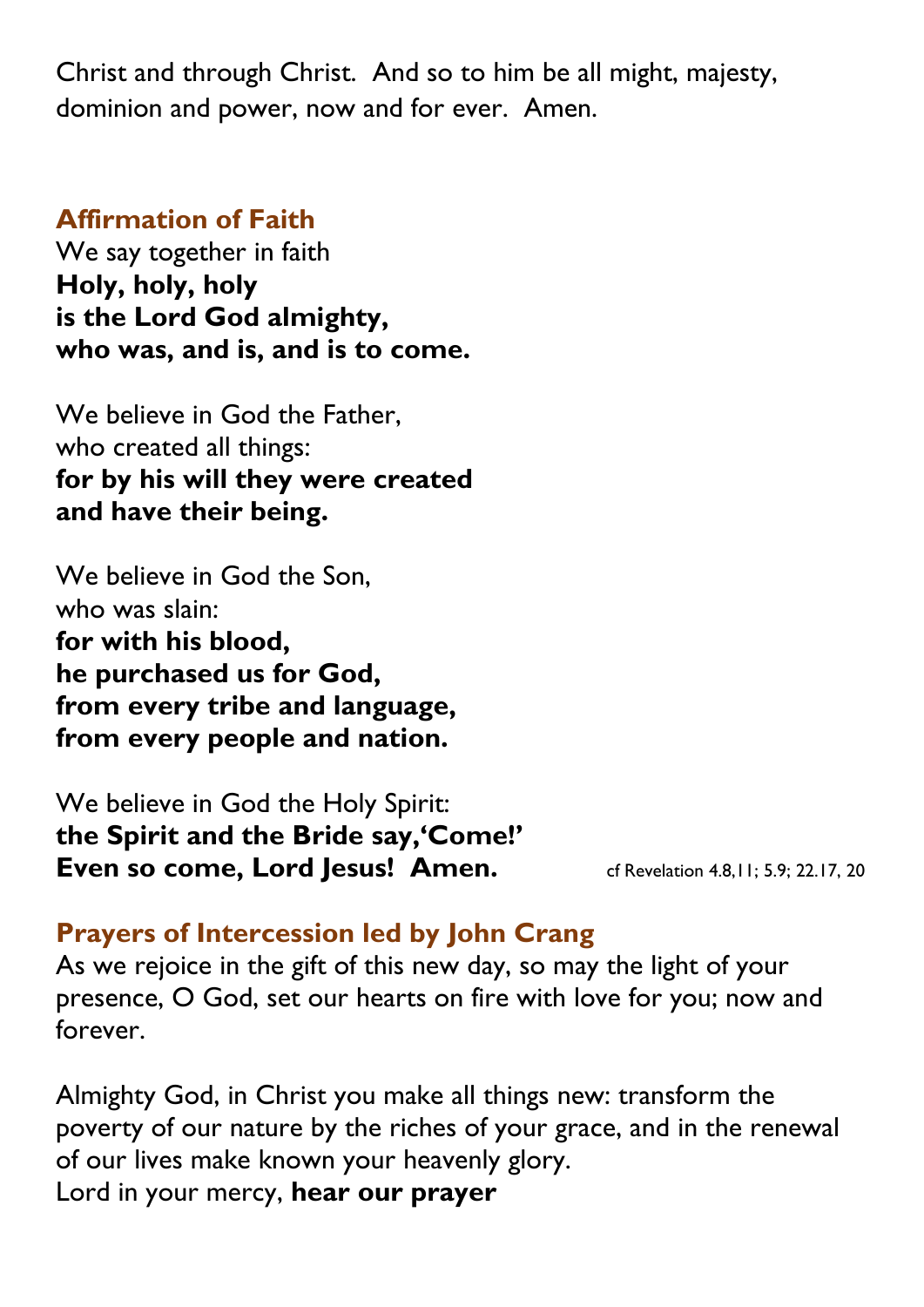We pray for the renewal of the Church throughout the world, in faith, love and service. May we be ever reminded of your love that unites us despite our differences and foibles. We pray for Stephen and Dagmar, our bishops, and all who are looking to understand how our communities flourish as we move into the future. We give thanks for the gift of your word, the grace of the sacraments and the fellowship of your people. By your Spirit, day-by-day, enliven and enrich our understanding of the treasure contained in our ordinary mortal vessels. Lord in your mercy, **hear our prayer**

Gracious God, we pray for peace, justice and reconciliation throughout the world. Govern the hearts and minds of those in authority, and bring the families of the nations, divided and torn apart by the ravages of fear and greed, to be subject to your just and gentle rule. In those areas of tension and conflicts we pray for the honouring of human rights and for the relief of the oppressed. We pray for those suffering from religious discrimination and persecution that we may all recognise our fraternity and give thanks for all that is gracious in the lives of men, women and children.

Lord in your mercy, **hear our prayer**

We pray for our local communities and for all people in their daily life and work. We pray for the young and the elderly, for families, and all who are alone. We give thanks for human skill and creativity and all that reveals your loveliness.

Lord in your mercy, **hear our prayer**

We pray for those who are in need; for the sick, sorrowful and bereaved. We pray for all who bring comfort, care and healing. We give thanks for human love and friendship and for all that enriches our daily lives.

Lord in your mercy, **hear our prayer**

We remember all those who have died in the peace of Christ, both those who have confessed the faith and those whose faith is known to you alone. Grant us with them a share in your eternal kingdom.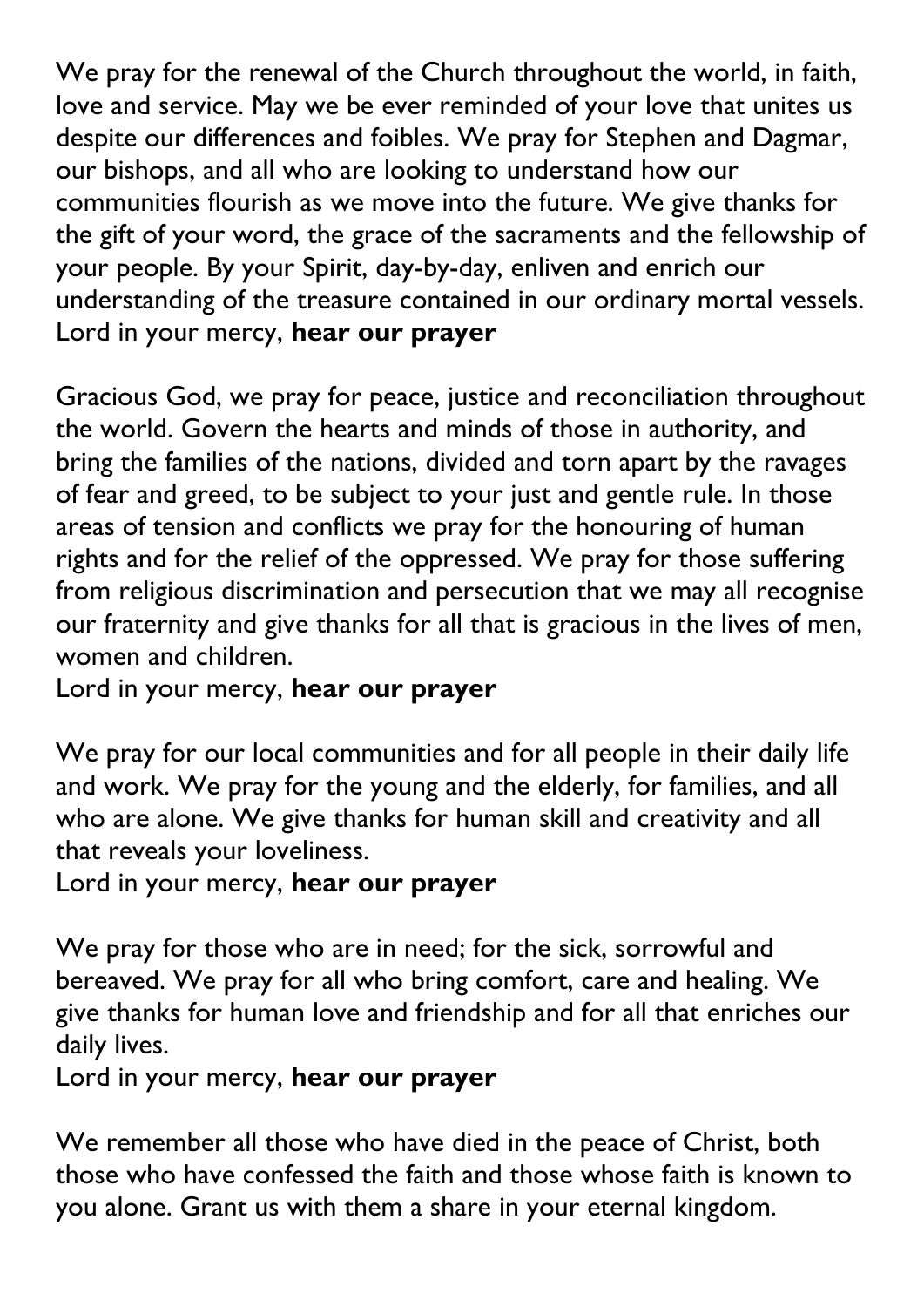### Lord in your mercy, **hear our prayer**

Let us commend ourselves, and all for whom we pray, to the mercy and protection of God.

### Merciful Father, **accept these prayers for the sake of your Son, our Saviour Jesus Christ. Amen.**

## **Collect**

Almighty God, you have created the heavens and the earth and made us in your own image: teach us to discern your hand in all your works and your likeness in all your children; through Jesus Christ your Son our Lord, who with you and the Holy Spirit reigns supreme over all things, now and forever. **Amen**

As our Saviour taught us, so we pray: **Our Father in heaven, hallowed be your name, your kingdom come, your will be done, on earth as in heaven. Give us today our daily bread. Forgive us our sins as we forgive those who sin against us. Lead us not into temptation but deliver us from evil. For the kingdom, the power, and the glory are yours now and forever. Amen.**

### **Hymn – Thou whose almighty word**

Thou whose almighty word chaos and darkness heard, and took their flight;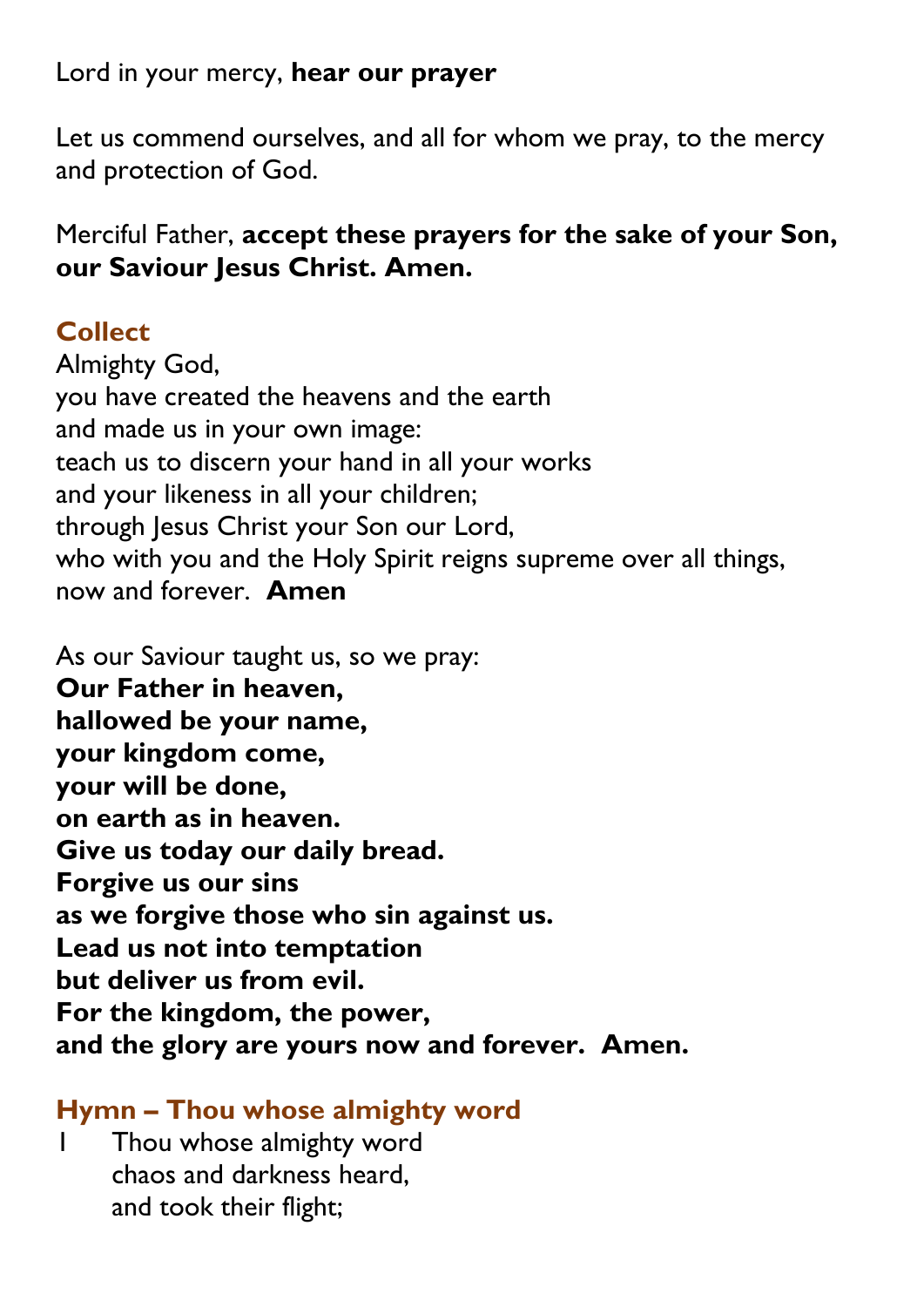hear us, we humbly pray, and where the Gospel-day sheds not its glorious ray, let there be light.

- 2 Thou, who didst come to bring on thy redeeming wing healing and sight, health to the sick in mind, sight to the inly blind, O now to all mankind let there be light.
- 3 Spirit of truth and love, life-giving, holy Dove, speed forth thy flight; move o'er the water's face, bearing the lamp of grace, and in earth's darkest place let there be light.
- 4 Blessed and holy Three, glorious Trinity, Wisdom, Love, Might; boundless as ocean's tide rolling in fullest pride, through the world far and wide let there be light. John Marriott (1780-1825), Thomas Raffles (1788-1863)

#### **Conclusion**

The Lord Jesus Christ, Son of the living God, teach us to walk in his way more trustfully, to accept his truth more faithfully, and to share his life more lovingly; that by the power of the Holy Spirit